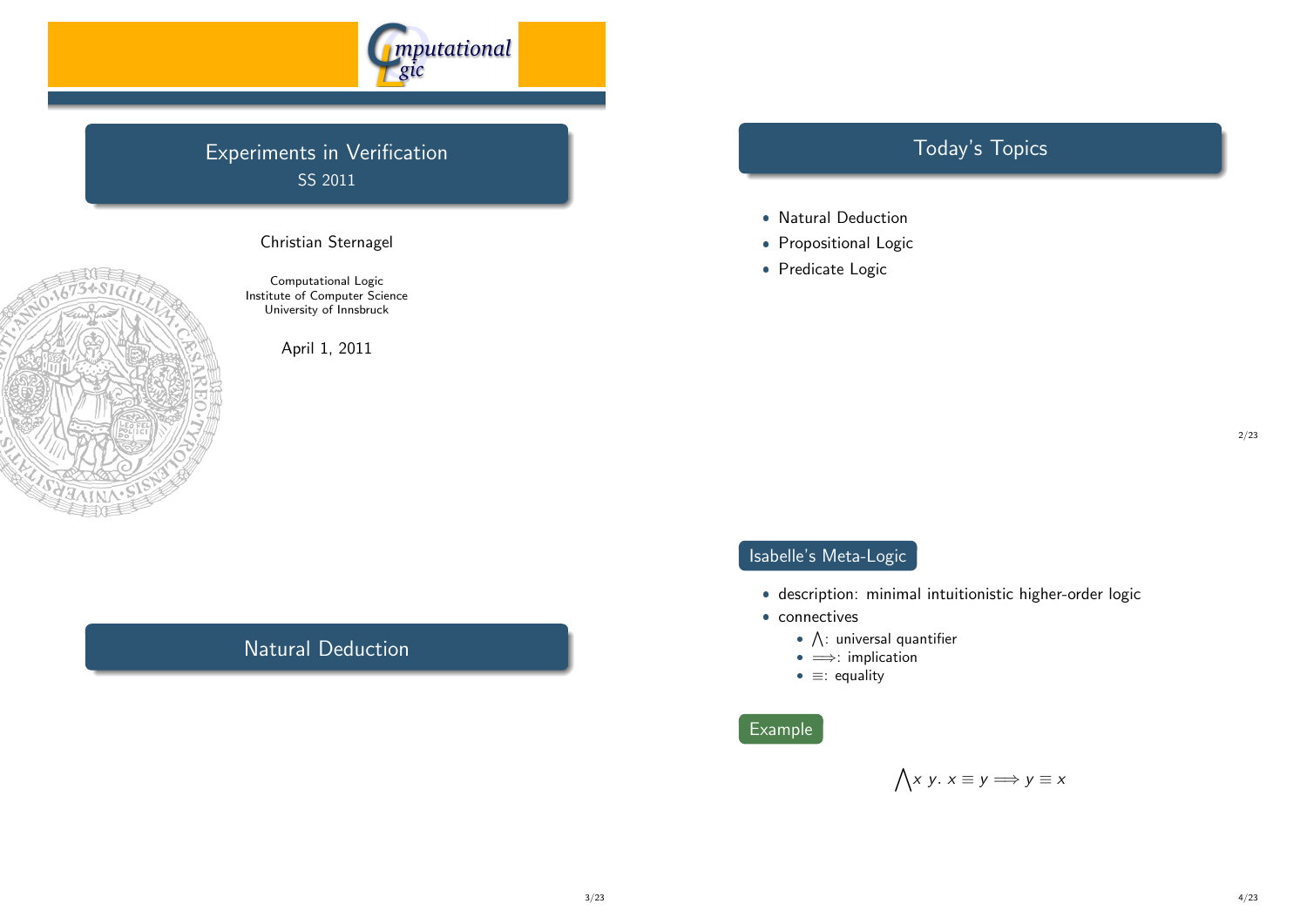#### Schematic Variables

free variables and (meta) universally quantified variables (at the outermost level) are both turned into schematic variables after a proof

#### Meta-Equality

in almost any case, equality  $(=)$  may be used instead of meta-equality  $(≡)$ 

#### Meta-Implication

- nested implications associate to the right and
- may be abbreviated by  $[\![A_1;\ldots;A_n]\!] \Longrightarrow B$  instead of  $A_1 \Longrightarrow \ldots \Longrightarrow A_n \Longrightarrow B$
- assumes  $A$  shows  $B$  is turned into  $A \Longrightarrow B$  after a proof



In Isabelle

theorem  $\langle$ *name* $\rangle$ : assumes  $A_1$  and ... and  $A_n$  shows  $B$ 

resulting in

$$
\llbracket?A_1;\ldots;?A_n\rrbracket \Longrightarrow ?B
$$

5/23

| Example – Conjunction Rules and an Easy Proof           |   |                                                          |                           |
|---------------------------------------------------------|---|----------------------------------------------------------|---------------------------|
| $\frac{\phi \qquad \psi}{\phi \wedge \psi}$ $\wedge$ i  |   | $\begin{array}{ccc} 1 & p \wedge q \\ 2 & r \end{array}$ | premise<br>premise        |
| $\frac{\phi \wedge \psi}{\phi} \wedge e_1$              |   |                                                          | $\wedge$ e <sub>2</sub> 1 |
|                                                         | 4 | p                                                        | $\wedge$ e <sub>1</sub> 1 |
|                                                         | 5 | $q \wedge r$ $\wedge i$ 3, 2                             |                           |
| $\frac{\phi \wedge \psi}{\psi}$ $\wedge$ e <sub>2</sub> | 6 | $p \wedge (q \wedge r)$ $\wedge$ i 4, 5                  |                           |

#### The Same Rules in Isabelle

conjI:  $[[?P;?Q]] \Longrightarrow ?P \wedge ?Q$  conjunct1:  $?P \wedge ?Q \Longrightarrow ?P$ conjunct2:  $?P \wedge ?Q \implies ?Q$ 

#### The Method rule

- $\bullet$  synopsis: rule  $\langle$ name $\rangle$
- applies to a goal provided it is the instance of the conclusion of  $\langle name \rangle$
- solves the goal if there are current facts that are instances of the premises of  $\langle name \rangle$
- the number and order of those facts has to be exactly the same as for the premises of  $\langle name \rangle$

6/23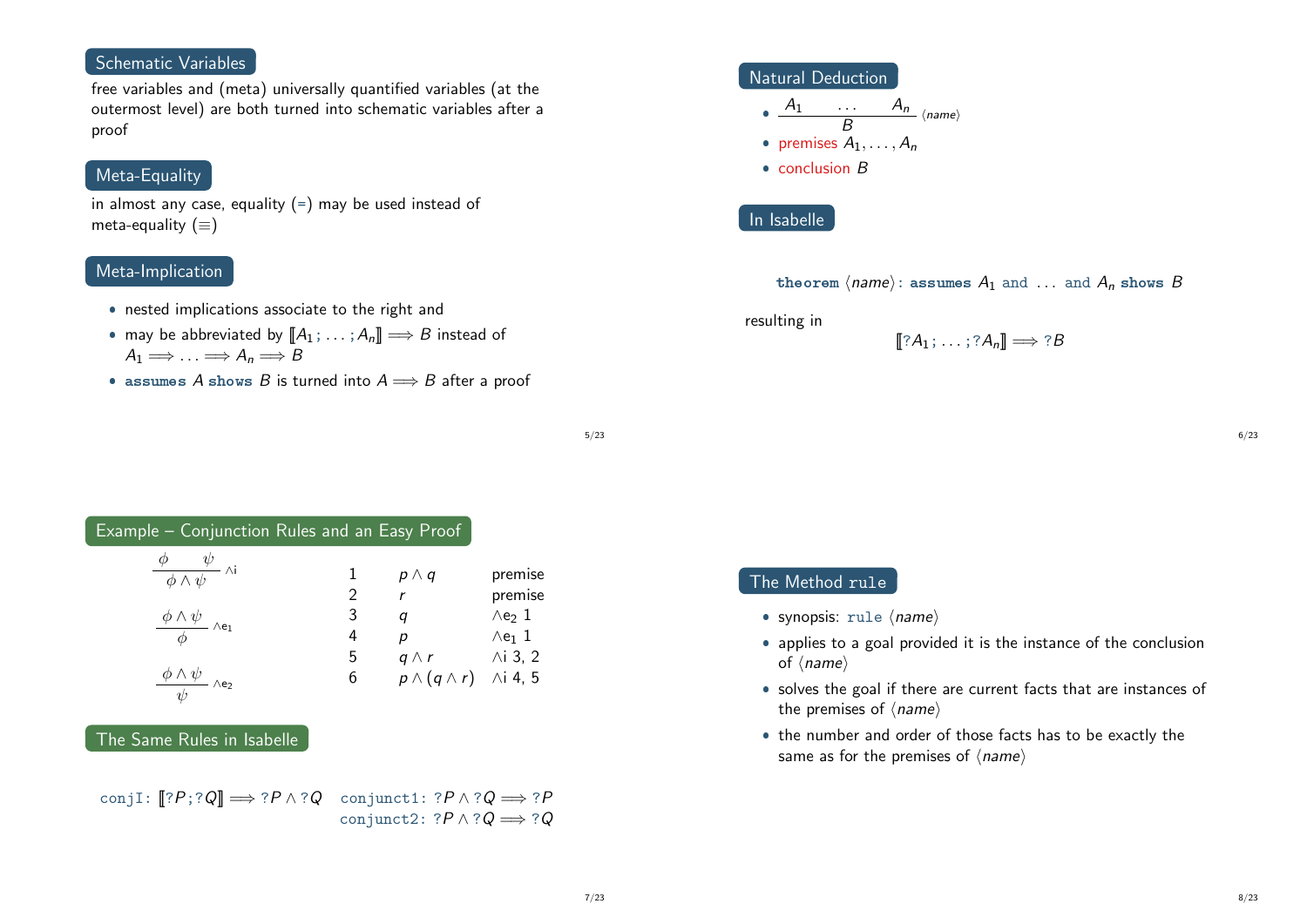#### The Above Proof in Isabelle

#### lemma

```
assumes pq: "p \wedge q" and "r"
  shows "p \wedge (q \wedge r)" (is ?goal)
proof -
  from pq have "q" by (rule conjunct2)
  from pq have "p" by (rule conjunct1)
  moreover
    from `q` and `r` have "q \wedge r" by (rule conjI)
  ultimately
    show ?goal by (rule conjI)
qed
```
#### Some Notes

- referring to facts is possible via name (if one was defined), e.g., from  $pq...$
- or by explicitly writing the fact between backticks (this is then enering to facts is possible via frame (if<br>e.g., from pq ...<br>or by explicitly writing the fact between<br>called a literal fact), e.g., from `q` ...
- for every term (between double quotes) an abbreviation can be introduced using an is-pattern, e.g.,  $"p \wedge (q \wedge r)"$  (is ?goal)
- moreover is used to collect a list of facts
- afterwards the list is used by ultimately

9/23

#### Idea of Introduction/Elimination Rules

For every logical connective there are several rules for introducing it and for eliminating it.

#### Natural Deduction – Propositional Logic



# Propositional Logic

10/23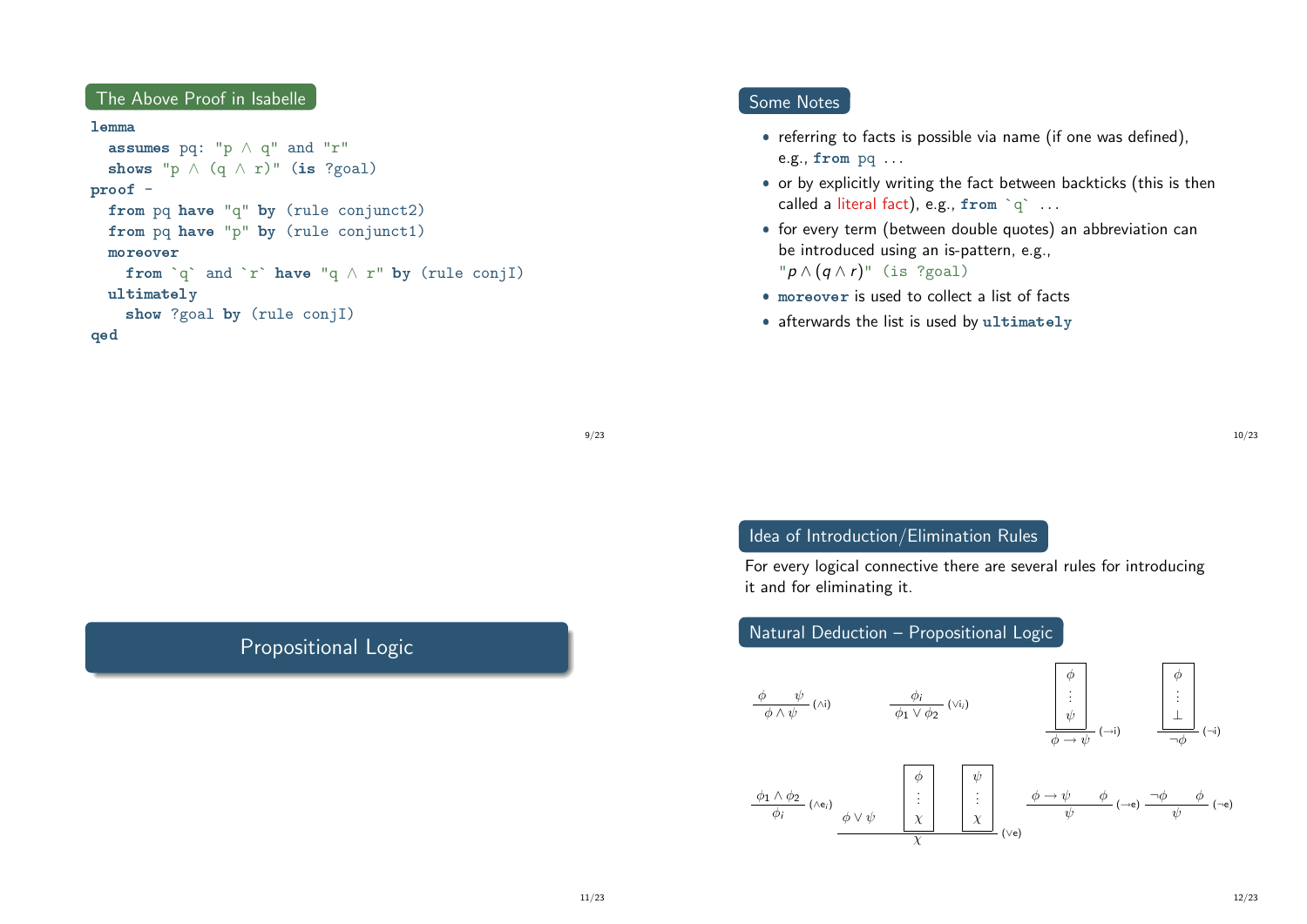#### Derived Rule – Double Negation Introduction

 $\frac{\phi}{\neg\neg\phi}$  (¬¬i)

| Proof |            |
|-------|------------|
|       | premise    |
| 2     | assumption |
| ੨     | ਾe 2, 1    |
|       | ⊣i 2–3     |







## Proof 1  $\neg\neg\phi$  premise<br>
2  $\not\phi \lor \neg \phi$  lem 2  $\phi \vee \neg \phi$  lem

| .3 | assumption         |
|----|--------------------|
|    | assumption         |
| 5  | $\neg$ e 1.4       |
| 'n | $\vee$ e 2. 3. 4–5 |



13/23

# Derived Rule – Proof by Contradiction



| Proof |                    |
|-------|--------------------|
|       | assumption         |
|       |                    |
| n     |                    |
| $n+1$ | ¬i 1– <i>n</i>     |
| $n+2$ | $\neg\neg$ e $n+1$ |

14/23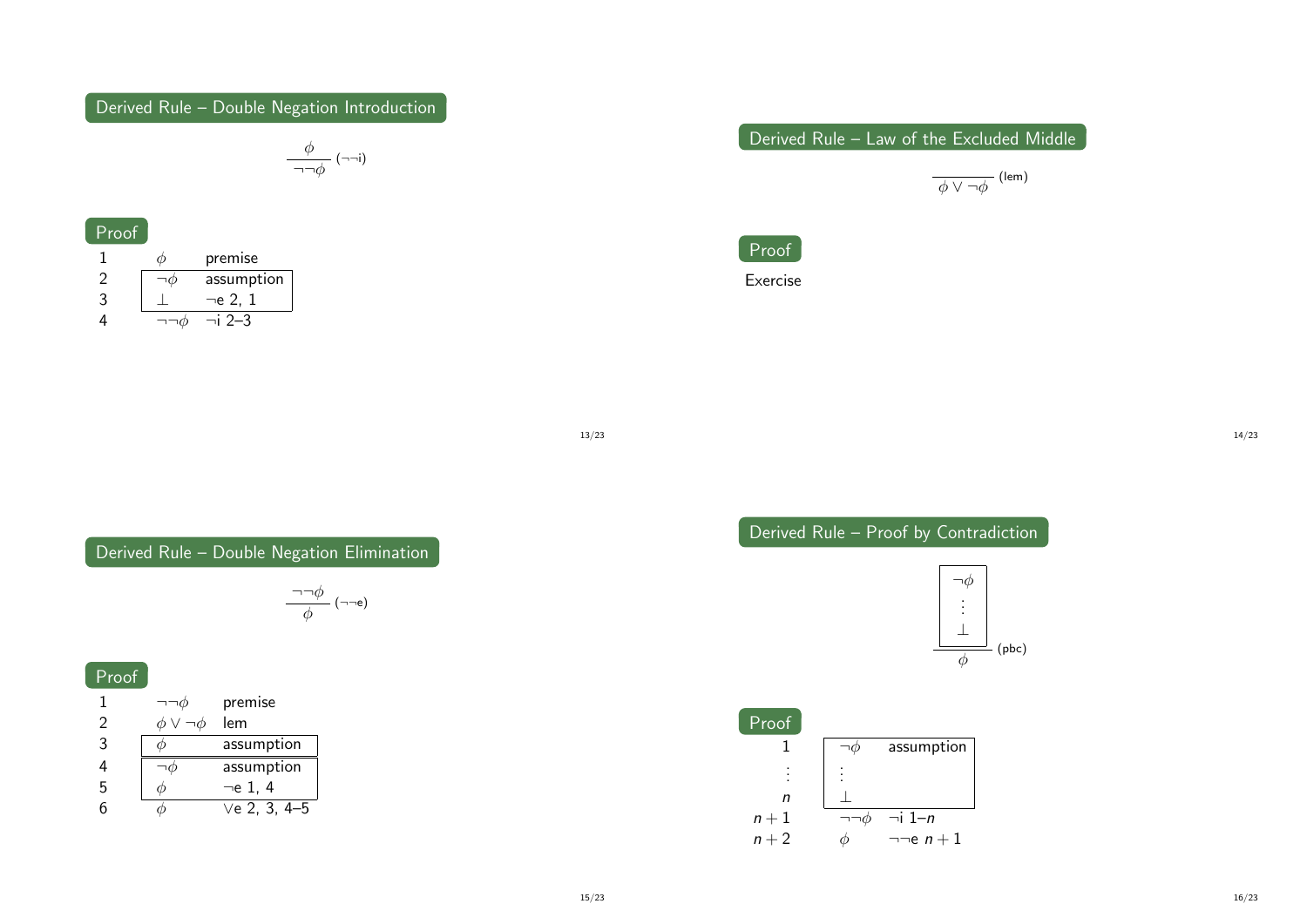#### A Word on Destruction Rules – Loosing Information

- $\bullet$  usually rules like  $\wedge \mathsf{e}_1$  are known as elimination rules
- in Isabelle they are called destruction rules
- **•** using such rules destroys information
- thus it can turn a goal unprovable
- use destruction rules with care

#### Example – Conjunction Elimination



#### Raw Proof Blocks

- $\bullet$  enclose between { and }
- does not work on current goal but introduces new facts
- any 'assume's are premises of the resulting fact
- the last 'have' is the conclusion of the resulting fact
- like boxes in the 'pen 'n' paper' natural deduction rules

17/23

## Predicate Logic

## 18/23



Isabelle Idiom for Meta Universal Quantification

$$
\texttt{fix } x_0 \ \ldots \ \texttt{show} \ \text{``?P}(x_0) \ \text{``} \ \langle \texttt{proof} \rangle
$$

results in

 $\bigwedge x$ . ? $P(x)$